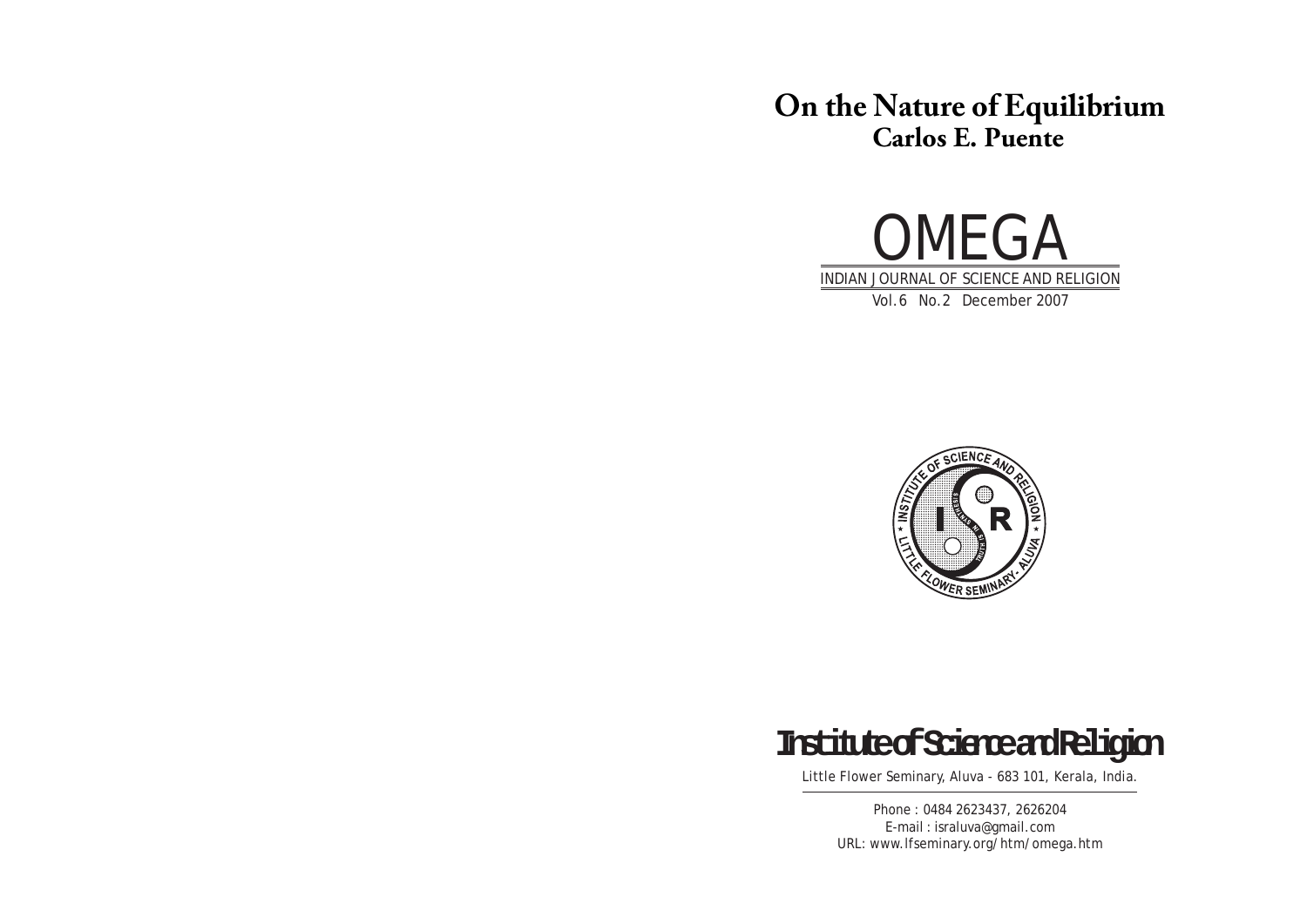## **Contents**

| <b>Editorial</b> | 3 |
|------------------|---|
| <b>Articles</b>  |   |

| Beyond the Beyond: Primordial Levels of the Symbiosis<br>Between Science and Religion<br>Victor Ferrao                                   | 8   |
|------------------------------------------------------------------------------------------------------------------------------------------|-----|
| Between Theology and Science: On the Mediatory<br>Role of Hermeneutics in Religion–Science Interactions<br>Martin Sebastian              | 38  |
| Observations on <i>Observation</i> in Philosophy of Science:<br>The Need to Go Beyond Science<br>Stephen Jayard                          | 65  |
| On the Nature of Equilibrium<br><b>Carlos E. Puente</b>                                                                                  | 85  |
| Is our Universe a Mere Fluke?<br>The Cosmological Argument and Spinning the Universes<br>J. van Brakel                                   | 106 |
| Revisiting the "Playing God" Metaphor: Alternative Models<br>of the Human Relationship with the Creator and the Creatures<br>Sabu Mathew | 118 |
| The Philosophy of Special Relativity:<br>A Comparison between Indian and Western Interpretations<br>Manoj Thulasidas                     | 138 |
| The Light Green vs the Deep Green Environmentalism:<br>An Ethical Conundrum for Science-Religion Integration<br>Leena K. R.              | 151 |
| <b>Review Article</b>                                                                                                                    |     |
| Science-Religion Dialogue in India:<br><b>Creative Challenges and Enabling Possibilities</b><br><b>Augustine Pamplany</b>                | 163 |



A free-lance glance at the science-religion landscape may give the impression that too much is going on in this field at too rapid a speed owing to the catalytic boost from several circles. As science-religion dialogue establishes itself as a main-stream discipline, the pressing challenge for its lasting hegemony is the development of proper methodic and epistemological tools. Any interdisciplinary attempt needs to be clarifying the methodological and linguistic assumptions behind such an enterprise. The basic rationale behind the intersection of science and theology is their common concern with a fundamental quest for understanding. The epistemological, methodological and linguistic commonalities between science and theology in terms of theories, paradigms, faith, etc., promote this integrated and unified vision. The inherent metaphysical elements, boundary questions, sense of mystery, etc., in scientific theories are gateways between theology and science for a totalistic view of reality. Most science-religion dialogue still is built upon such general epistemological presuppositions of the basic unity of the human rationality, without articulating the specific nuances of this unity for this specific discipline.

An uncritical accommodation of the inexhaustible theological doctrines into science or an unreflective intersection of the various scientific hypotheses into theology would prove to be detrimental to an authentic picture of truth. Hence a meaningful intersection of science and theology presupposes a constructive synthesis and creative appropriation of each other. The present issue of *Omega*, in general, calls attention to the chasm and imbalance between the metaphysical prosperity and the epistemological poverty in the science-religion dialogue. The explicit or implicit epistemological concern is the unifying thematic link between the eight essays of this volume.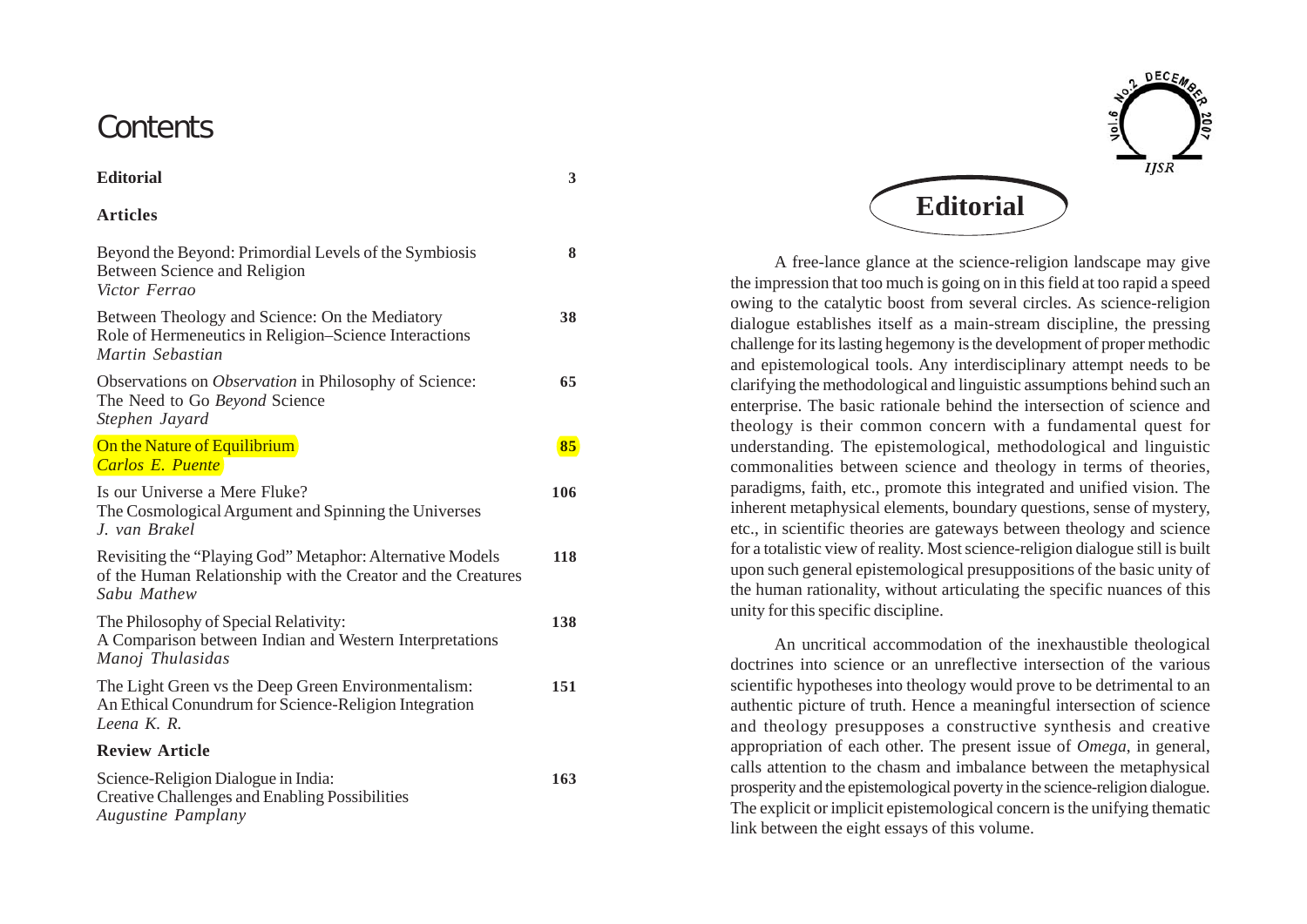The opening paper entitled, "Beyond the Beyond: Primordial Levels of the Symbiosis between Science and Religion," by Victor Ferrao, argues that the dialogical relationship between science and religion is the *raison d'être* of their very being. One can say that religious belief has a decisive influence on our understanding of life across the entire spectrum of our experience. Therefore, the conviction that 'nothing is religiously neutral' appears to be a new *mantra*. This insight casts off the cloud of dust and deflates the myth of the pure objectivity, value– freedom and religious neutrality of science. No doubt science has been a spiritual path, a 'way to the sacred' to many scientists; at the same time, we know how their religious beliefs have highly influenced the way they theorized about the world. The paper calls our attention to the matrix of co–influence. The paper argues that the dialogical relationship between science and religion is the *raison d'être* of their very being. Besides, Ferrao revisualizes the operative conditions for science-religion dialogue with the help of the hermeneutics of reception and the hermeneutics of legitimization.

The methodic and epistemic challenges posed before the natural sciences have dispelled most of the unjustified claims associated with physical and mathematical realism. Most scientific discoveries today carry within them a paradoxical situation suggesting the demarcation between the finite horizons of meaning possessed by science and the infinite horizons transcending it. Given that the megalomaniac claims of the scientific theories of the past are untenable and also given the new metamorphic and evolutionary understanding of them, science itself is to be viewed as a dynamic hermeneutic enterprise. More than a custodian of truth, it is a candidate for reality always open to modification and correction from the data, more accurate concepts and models. This hermeneutical setting of the science shared with theology is the focal point of the major findings of the paper by Martin Sebastian, titled, "Between Theology and Science: On the Mediatory Role of Hermeneutics in Religion-Science Interactions." The overall argument of the paper is that the science-religion theorists must duly recognize the active mediatory role of hermeneutics in all science-theology interactions.

The third paper, "Observations on Observation in Philosophy of Science - The Need to Go Beyond Science." by Stephen Jayard, takes

a very novel critical look at the hidden epistemological streams in the methodologically foundational act of observation in science. He critically analyzes the fundamental claim of observation that it is 'pure' and theoryfree. His preferential option for observation is based on the assumption that if the overestimated claims of observations are shown to be impossible, all other megalomaniac scientific claims will automatically collapse under their own weight. The recent developments in modern science, especially in particle physics, demand radical changes to our traditional understanding of observation in science postulating an alternative view of observation. Relying on the problem of the Neutrino Experiment and its consequent epistemic challenges developed by Dudley Shapere, Stephen shows how the demands of modern science force us to change our notion of observation as legitimate ones and to arrive at a new understanding of what is to be observed or to be observable.

The fact that the epistemic complementarity between science and religion would entail an ontological equilibrium in reality is vivid in the paper, "On the Nature of Equilibrium," by Carlos Puente. This paper explains how such modern notions related to complexity and turbulence help us visualize the essential options we all face regarding equilibrium and shows how such ideas point us to one and only one serene state in which we all may achieve real peace. Puente explores matters of equilibrium and peace by considering the opposite concepts of *wholeness* and *fragmentation*, as they arise in the study of natural turbulence. While science provides a suitable and impartial framework to reflect on our internal peace and on the nature of our interpersonal relations, an ultimate and desired state of wholeness is intimately related to fully heeding the teachings of Jesus Christ, including, in particular, his repeated calls for our continuous and dynamic growth to *humility* and *repentance* and our universal fulfillment of the defining maxim "*love one another*."

The essay, "Is Our Universe a Mere Fluke? The Cosmological Argument and Spinning the Universes," by J. Van Brakel is a rare example of logical analysis showing how our speculative tools define and control our cosmological thinking. Clarifying the true meaning of the scientifically coined ontological concepts like chance is essential for clearing the logical fallacies pertaining to our cosmological arguments. While absolute chance events do not fit in anywhere, relative chance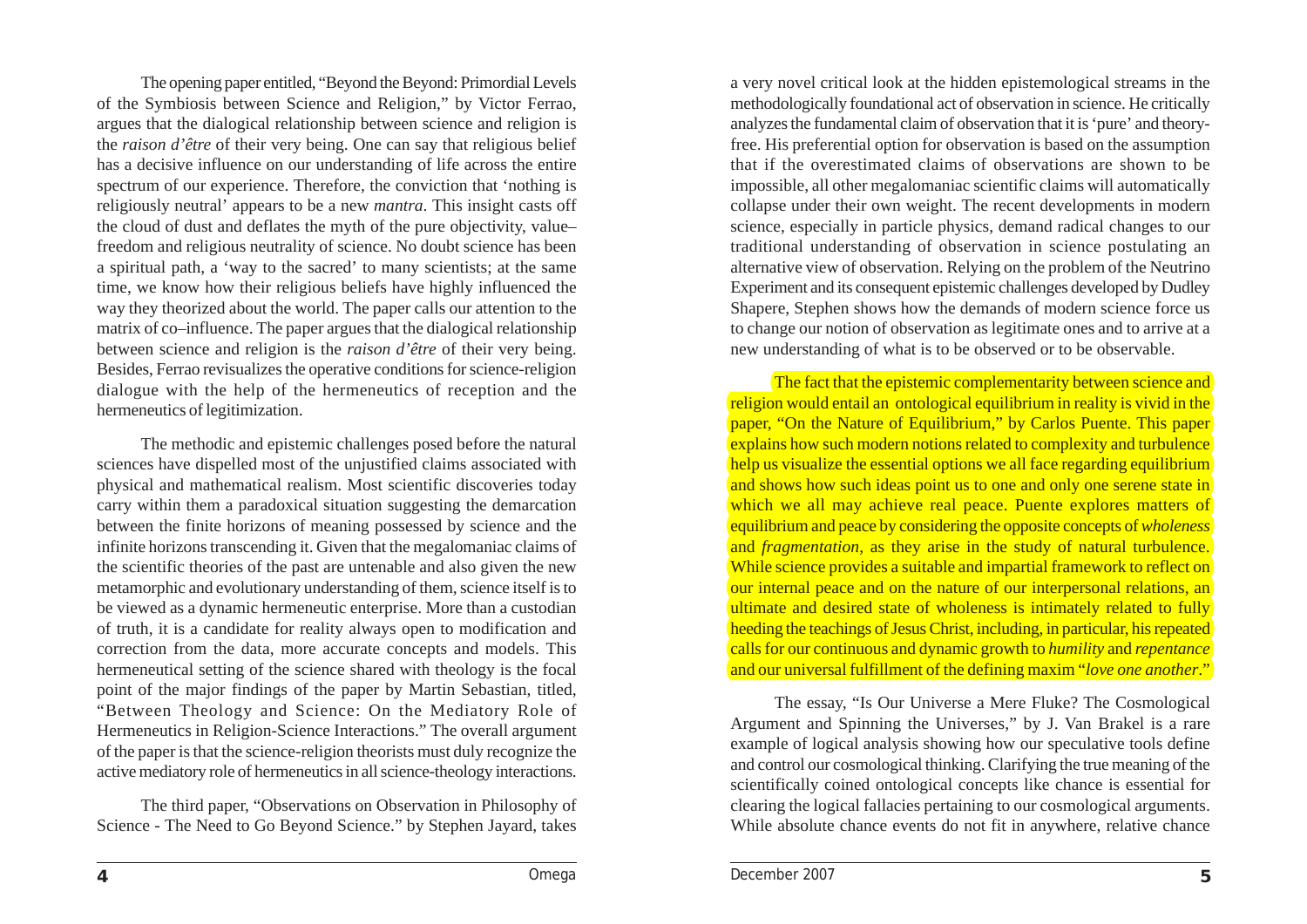events are subject to a limited belief in chance at a certain level. The author opines that we don't need to consider the universe as a chance event in order to discuss the status of absolute chance events. Rather, if we want to talk about particular probabilistic phenomena then we can only do so relative to a limited belief in chance of a certain order. This essay too, again, bears a clear message in regard to the proper understanding of logic and epistemology for a proper understanding in cosmology.

Manoj Thulasidas altogether has a different project of providing an East-West framework for science-religion interface. The author believes that the parallels among the phenomenological, Western spiritual and the Eastern *Advaita* interpretations of special relativity point to an exciting possibility of unifying the Eastern and Western schools of thought to some extent. The emerging significance of the Eastern epistemological structures as a complementary tool for this field is again underscored by Thulasidas. He argues that the noumenal-phenomenal distinction in phenomenalism is an analogical parallel to the *Brahman*-*Maya* distinction in *Advaita* if we think of our perceived reality (or *Maya*) as arising from sensory and cognitive processes.

The epistemological stream of thinking is vivid at the backdrop of the paper by Sabu Mathew, titled, "Revisiting the 'Playing God' Metaphor: Alternative Models of Human Relationship with the Creator and the Creatures." As the title itself suggests, revisiting a metaphor is often a matter of reinterpretation, again a matter of hermeneutics informed anew. The confusion between knowledge and wisdom is a matter of our tools of appropriation. The author rightly quotes Ted Peters, "It should also be noted that in 'playing God' 'we confuse the knowledge we do have with the wisdom to decide how to use it. Frequently lacking this wisdom we falsely assume we possess, scientific knowledge leads to unforeseen consequences such as destruction of the ecosphere." In the context of dialectical mutuality between ethics and technology in the field of genetic engineering, the concept of the stewardship of creation and the concept of "created co-creator" complementarily facilitate each other in explaining human beings role and relationship with regard to the Creator and creation.

The divide between the light-green and deep-green environmentalism is indicative of a deep epistemological issue that is inherently present in the whole ecological issue. Our philosophy, be it anthropocentric or Cartesian, intuitive or mystical, is a product of the basic mindset and the mental framework which we inherit. Leena K. R. in her paper, "The Light Green vs the Deep Green Environmentalism: An Ethical Conundrum for Science-Religion Integration," establishes that the ecological issue too must be looked upon as an epistemological issue and the ecological crisis can be legitimately conceived as an epistemological crisis. The conceptual role of the West in ecological crisis can therefore be looked upon as resultant of the Western epistemological problems. The Western rationalistic epistemology with its emphasis on division, classification and analysis has been instrumental in the fragmentation of reality, whereas the Eastern epistemological traditions which are essentially intuitive in nature with their emphasis on unification and synthesis have integral epistemological structures at their base which are highly beneficial in developing an ecologically holistic vision of reality.

There is too much of science-religion dialogue in the academic circles without clarifying the proper foundations and methodologies, without articulating the real goals and objectives, drawing too many parallels which are often a bit superficial. It is hoped that the epistemological attention called forth in this volume would draw the interest of science-religion theorists to place the global science-religion dialogue on more authentic platforms.

#### **Augustine Pamplany**

*Guest Editor*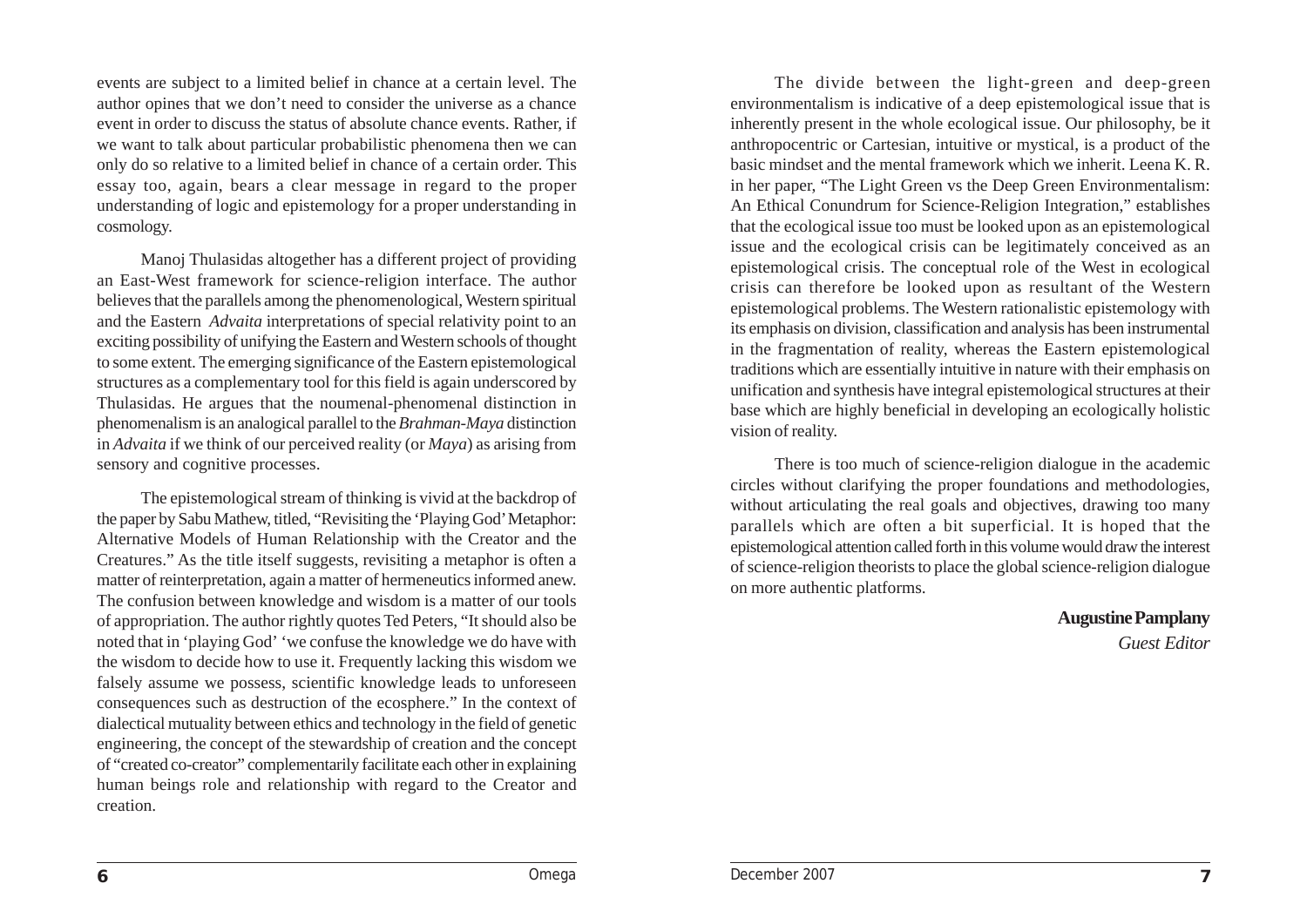Omega VI (2007) 2, 85-105

## **On the Nature of Equilibrium1**

*- Carlos E. Puente2*

*Abstract: Searching for equilibrium and its implied contentment is one of the most instinctive and fundamental tasks we human beings perform in our lives. This is particularly difficult in this day and age when the "turbulent forces" of modernity induce a fast pace of life that hinders our ability to be fully attentive to one another and to ourselves. During the past few decades a host of ideas have been established in order to study natural complexity, and in particular the one produced by turbulence. This work explains how such modern notions help us visualize the essential options we all face regarding equilibrium and shows how such ideas point us to one and only one serene state in which we all may achieve real peace. It is argued, citing a variety of Biblical passages, that such a desired condition may be approached via the dynamic practice of humility, repentance and love, in a manner that is epitomized by the teachings of Jesus Christ.*

*Key Words: Equilibrium, Wholeness, Fragmentation, Turbulence, Unity.*

#### **Introduction**

According to the Webster's New Collegiate Dictionary, equilibrium is "a state of adjustment between opposing or divergent influences or elements" and the closely related concept of balance is "equality between the totals of the two sides of an account."3 Based on such notions, it then appears natural to define "*peace*" as a balanced condition in which opposites cancel, as described graphically via the famous symbol of the Yin and Yang expressing equilibrium between "*day*" and "*night*," and more generally between "*good*" and "*evil*." But, is such a general condition one that truly defines peace?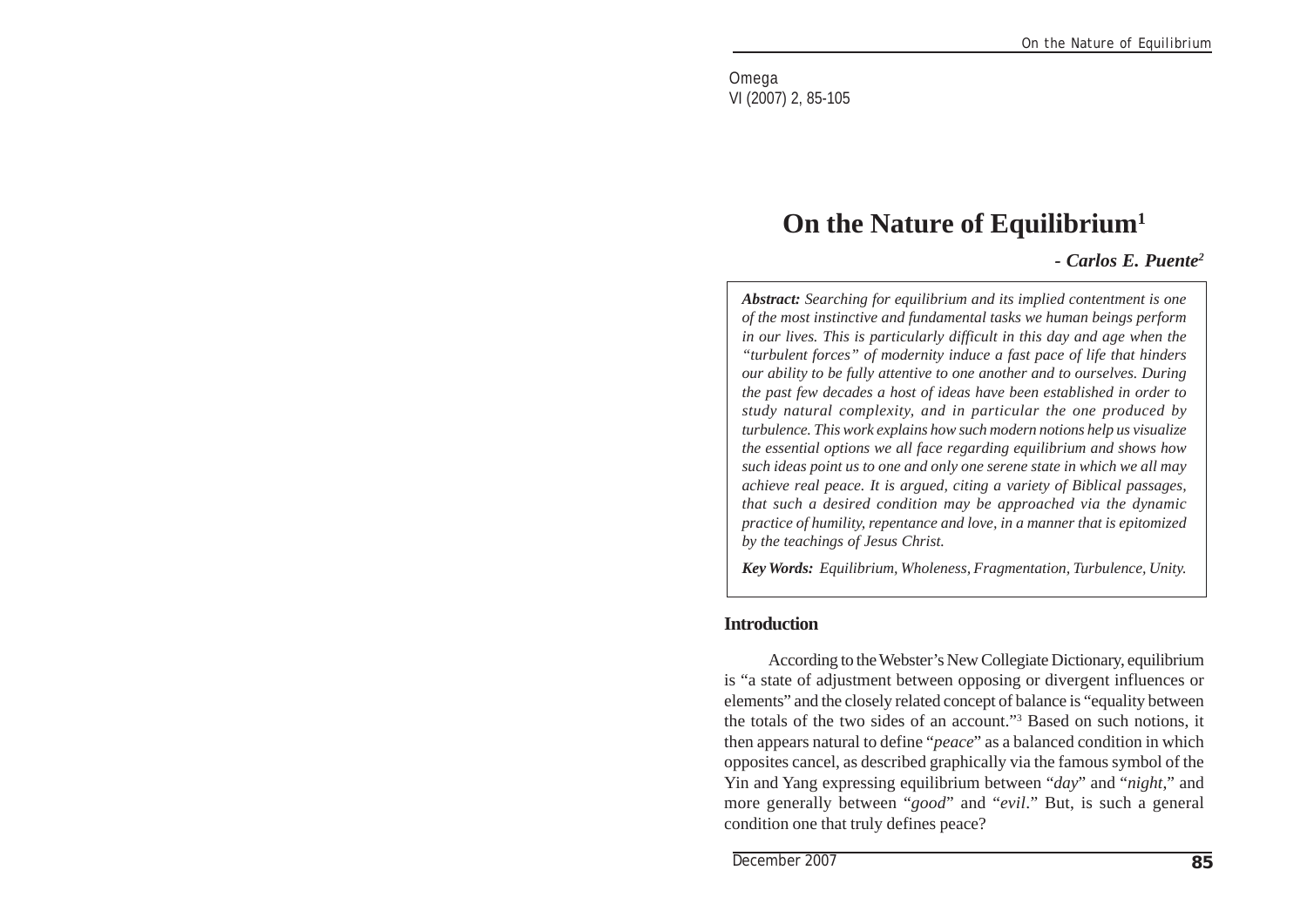This article explores matters of equilibrium and peace by considering the opposite concepts of *wholeness* and *fragmentation*, as they arise in the study of natural turbulence. Arguing that science provides a suitable and impartial framework to reflect on our internal peace and on the nature of our interpersonal relations, including the political systems that have governed the world, this work shows that there is indeed one and only one state, defined by an improbable absence of fragmentation, that qualifies as truly balanced and which corresponds to a serene and universal condition that begets peace. It is also explained how achieving such an ultimate and desired state of wholeness is intimately related to fully heeding the teachings of Jesus Christ, including, in particular, his repeated calls for our continuous and dynamic growth to *humility* and *repentance* and our universal fulfillment of the defining maxim "*love one another*."

### **The Breaking of Wholeness**

To set the tone, it is relevant to start with a simple game that may be easily understood by molding modeling clay, as follows. Start the game with a uniform bar of clay, as it comes out of the box, and cut it by its  $p = 70\%$ :



Then, mold the two pieces, piling up the one on the left and stretching the other on the right, both towards the middle, so that they make up, at the end, two contiguous bars of equal horizontal length:



The height of the piece on the left is higher than the original, and the height of the one to the right is smaller. If the original bar has a height of one vertical unit, then the "rectangle" on the left has  $2 \cdot p = 1.4$ vertical units, for its area, i.e., the mass of such a piece, computed multiplying its base  $1/2$  times its height, is  $p = 70\%$  of the original. Similarly, the height of the rectangle on the right is  $2 \cdot a = 0.6$  vertical units.

With this process fully understood, repeat it on each of the two uniform bars, with exactly the same proportions, to obtain four pieces of horizontal size 1/4:



Now the tallest rectangle has grown to a height equal to  $(2 \cdot p)^2$  or  $1.4<sup>2</sup> = 1.96$  vertical units and the masses (areas) of the four pieces are, in order, 70% of 70%, 30% of 70%, 70% of 30%, and 30% of 30%, which gives, multiplying, 49, 21, 21, and 9% of the total mass. As may be verified, such values correspond to the familiar expansion of  $(p + q)^2$ .  $p^2$ , twice  $p \cdot q$  and  $q^2$ .

Clearly, as the process is repeated again and again, additional *fragmentation* is produced:



When the breaking continues for a total of n levels, the process defines  $2^n$  rectangles all having horizontal sizes  $1/2^n$ , whose masses, adding always to 100%, turn out to correspond to the binomial expansion of  $(p + q)^{n}$ .

This process, properly known as a *multiplicative cascade*, defines  $(n + 1)$  layers for the masses of the rectangles:  $p^n$ ,  $p^{n-1} \cdot q$ ,  $\cdots$ ,  $p \cdot q^{n-1}$ , and  $q<sup>n</sup>$ . As may be observed, such layers possess distinct densities as follows: there is one rectangle having  $p<sup>n</sup>$  of the mass and one having  $q<sup>n</sup>$ , there are exactly *n* rectangles with  $p^{n-1} \cdot q$  and  $p \cdot q^{n-1}$ ,  $n \cdot (n-1)/2$  pieces with  $p^{n-2}$   $q^2$  and  $p^2$   $q^{n-2}$ , and so on, according to the well-known Pascal's triangle.4

When  $n = 12$ , the following set of 4,096 rather thin and hence spiky rectangles is found:

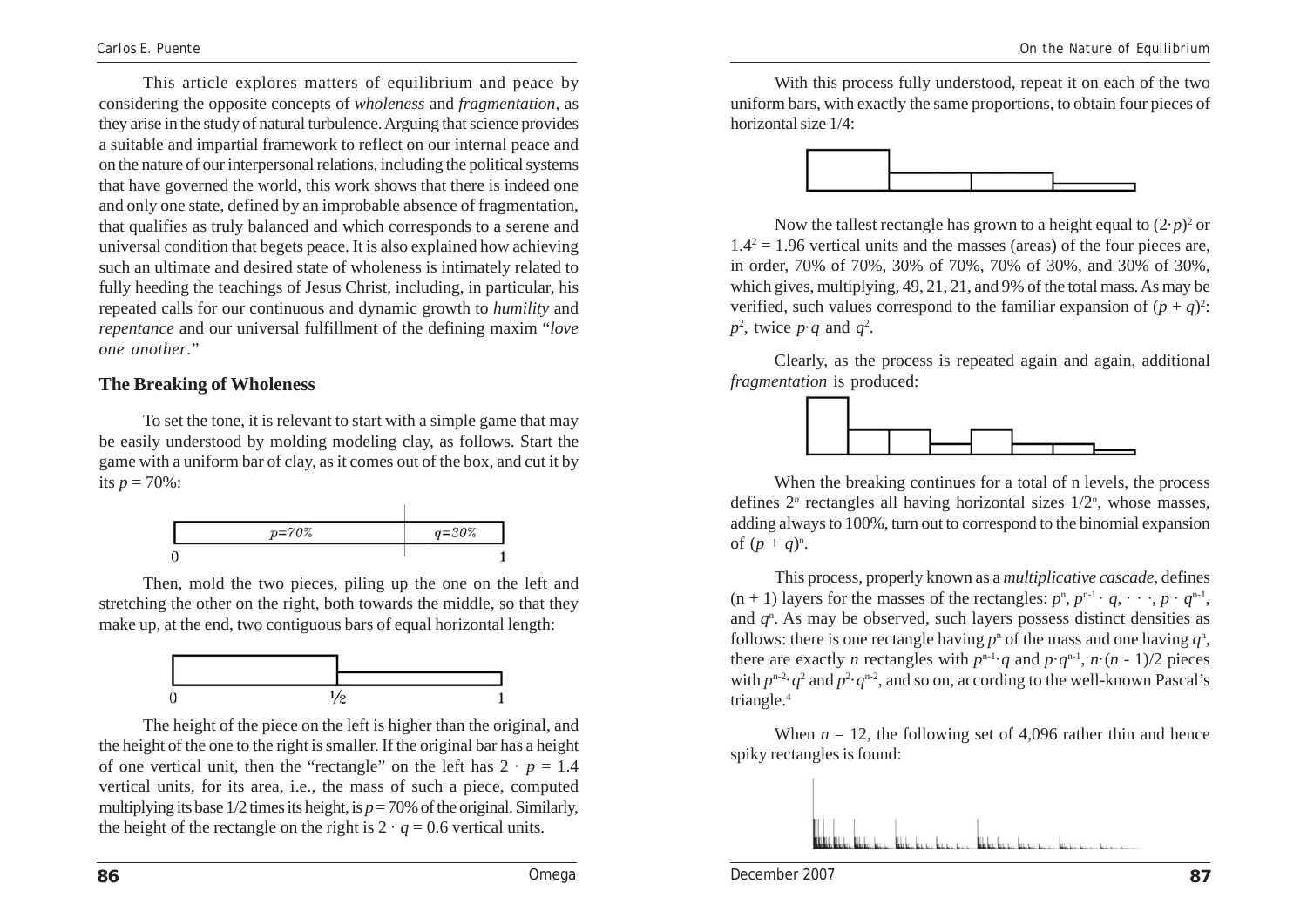This set is not drawn to scale, for its largest rectangle has a height of  $1.4^{12} = 56.69$  vertical units, a quantity that keeps on growing as the cascade continues.

As may be seen, the divisive and rather simple process utterly destroys *wholeness* into dispersed *thorns* that exhibit an increasingly intertwined structure due to the progressive pile ups and stretches. Although the mass is always conserved in the game, "moving" from thorn to thorn becomes increasingly difficult, for, as the cascade proceeds, rectangles of equal size seldom remain positioned in a contiguous fashion.

To further appreciate the rather "*empty*" structure generated within each layer by this simple cascade, it is convenient to introduce yet another simple game, as follows. Start as before with a uniform bar of modeling clay but this time cut by the middle:

| I | 50% | 50% |  |
|---|-----|-----|--|
| 0 |     |     |  |

Now, separate the two pieces piling them up left and right, in such a way that their horizontal lengths equal 1/3 and such that each piece contains 50% of the original mass:



Following arguments as before, the two rectangles, having a gap between them, end up having a common height of 1.5 vertical units.

As with the first game, this process continues on repeating the fragmentation on each piece, cutting and separating according to the same proportions:



This game clearly yields another divisive *multiplicative cascade* that produces, after  $n$  levels of the construction,  $2<sup>n</sup>$  dispersed rectangles

having equal masses of  $1/2$ <sup>n</sup>, horizontal lengths  $1/3$ <sup>n</sup>, and diverging heights that grow according to the formula  $(3/2)^n$ :



As the process is repeated, this second game clearly generates spikes that never touch. Such are sparse "thorns" that grow to infinity and that emanate from an infinite but quite meager set of points, which by lacking any cohesion whatsoever may be properly described as *dust*, a prototypical *fractal* set as introduced by George Cantor in 1883. Remarkably, in the ultimate limit all the infinitely many infinite spikes turn out to contain no mass at all and the same happens to be true for the first game, but altogether all the mass is there. Although by construction both cascades conserve the total mass of the original bar, they both have the final effect of powerfully *scattering* the mass into a multitude of *thorns*.

It happens that varying the size of the hole on the second cascade, i.e., from 1/3 to a generic value *h*, captures the non-contiguous topology, i.e., empty and fractured, of the layers that the first cascade generates. While less dense layers, towards the periphery of Pascal's triangle, correspond to larger gaps, the more dense layers happen to require smaller and smaller holes.

The moral of the story is that the two divisive games are intimately related to one another, as the second one lives inside the layers generated by the first one. While the second cascade divides the bar of clay into an infinite set of equal *spikes* having ultimately infinite sizes and supported by one set of *dust*, the first cascade yields intertwined *"multi-thorns"* over a multitude of disjoint *dusts* (one per layer). As such dusts reflect fragmentation and as all of them are fractal sets, the multi-spiky object generated by the first cascade is properly known in the physics literature as a *multi-fractal* measure.5

#### **The Devil's Staircase**

To further appreciate the thorny objects generated by both games and as all spikes ultimately grow without bound, it is convenient to portray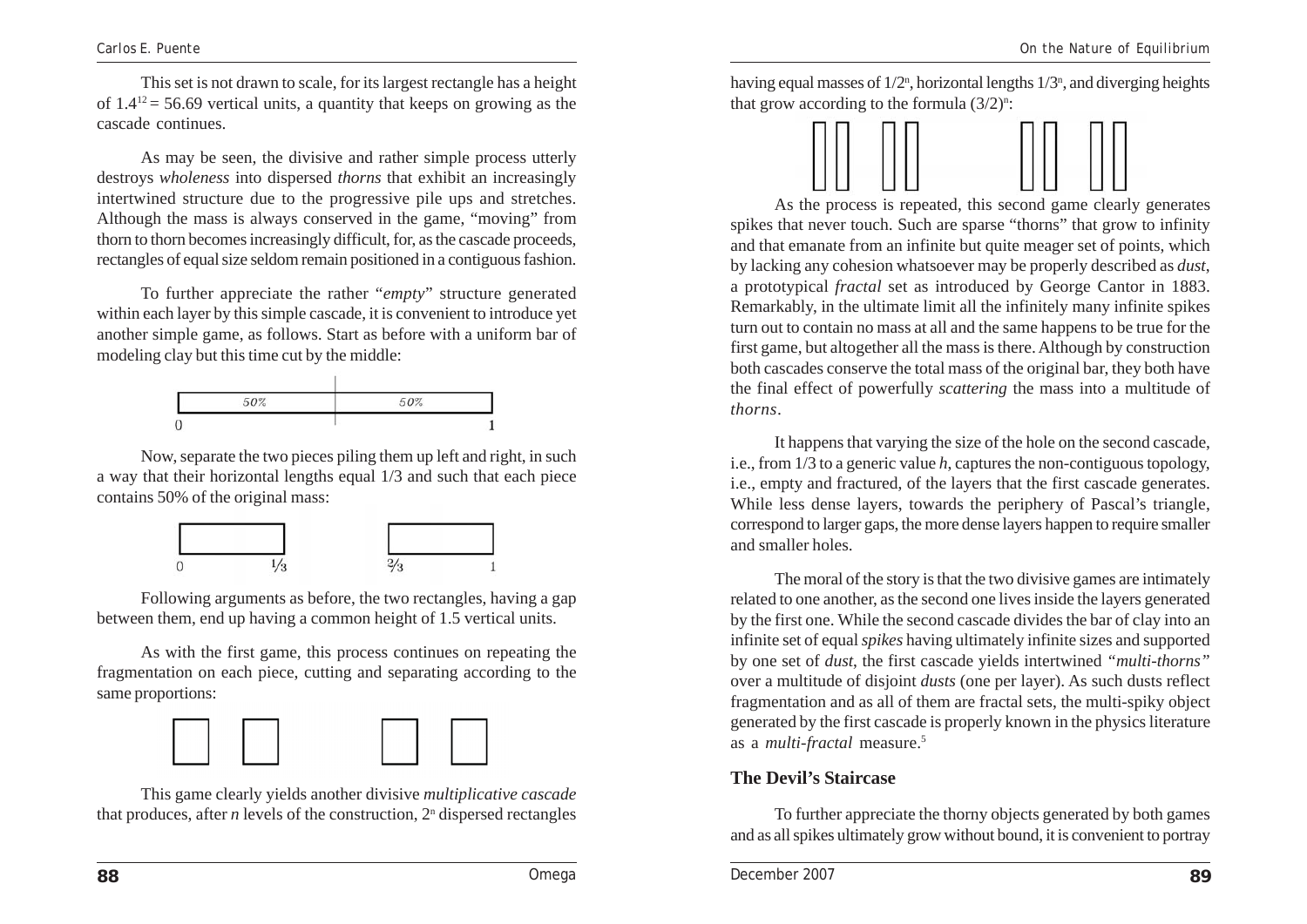their accumulated masses, as such are traversed from the beginning, i.e., 0, up to a point *x*, and as a function of *x*:



As illustrated first for the cascade with gaps, the "*wealth*" up to point *x*,  $W(x)$ , simply gives (just following the dynamics of the game):  $W(0) = 0$ ,  $W(1) = 1$ ,  $W(1/3) = 1/2$ ,  $W(2/3) = 1/2$ , and also for any value of *x* in the main gap,  $W(1/9) = 1/4$ ,  $W(2/9) = 1/4$ , and so on. At the end, *x* in the horizontal vs. *W*(*x*) in the vertical yields *plateaus* wherever the original spiky object had *holes* or *gaps*:



It happens that such a profile is quite peculiar, for if we were to parachute on it from the top, upon landing it would appear to us that such is *flat*:



If our "scale" is small enough, we would touch down on a plateau with all likelihood and we would falsely believe to have landed in the original bar. Due to such a *deceit* and given the *divisive* nature of the generating cascade, such a continuous and rough boundary (i.e., one without derivatives in great many places) was properly named by George Cantor in 1883 as the *devil's staircase*.

As such a stair contains only horizontal or vertical steps--seeing any inclined lines above is just an illusion due to the resolution of the graph--the length from top to bottom following such a jagged curve equals *2 units*: one horizontal unit, for there are eventually gaps everywhere, plus one vertical unit, as the cascade conserves all the mass. This property happens to be *universal*, for the second game always defines a devil's staircase with maximal length of two units irrespective of the size and position of the initial hole.

For the first cascade the accumulated wealth may also be calculated following the dynamics of such a divisive game:



For instance, after two levels we obtain:  $W(0) = 0$ ,  $W(1/4) = 0.49$ ,  $W(1/2) = 0.7$ ,  $W(3/4) = 0.91$ ,  $W(1) = 1$ , and so on later on.

This process turns out to yield another devil's staircase of maximal length and shaped as a "cloud of dust:"



As may be seen, this is a rather jagged boundary which, by being locally horizontal, results in a maximal length of two from top to bottom.

As with the second game, this length property turns out to be also *universal*, for the first cascade produces a continuous and ever rough boundary made of horizontal-vertical notches everywhere (and hence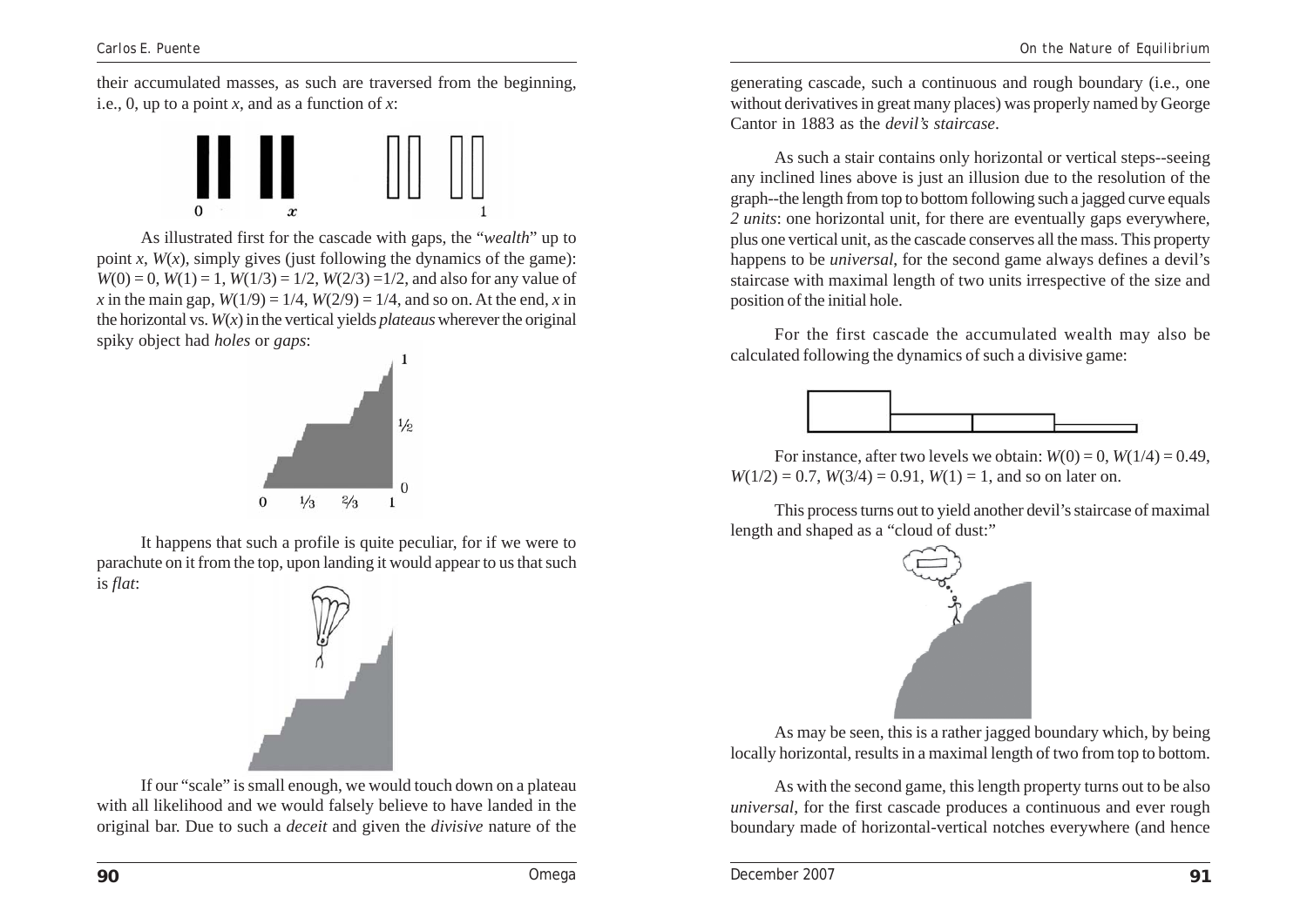without derivatives anywhere), irrespective of how the division is carried out. If there is any imbalance  $p \neq 1/2$ , no matter how small, such a cascade invariably grows thorns separated in layers over dust, and such give wealth stairs whose lengths are always equal to 2 units.

#### **Turbulence in the Air**

Recent technological advances have allowed identifying the progressive breaking given by the first cascade in the way *turbulence* happens in the air:



When the air's inertia exceeds the internal cohesion of the fluid, i.e., when its Reynolds number,  $R = v \cdot L/v$ , is large, the air flows in an irregular and intermittent fashion. As it happens with other fluids, when the viscosity  $v$  is overpowered by excessive energy, as measured by the product of the flow's velocity  $\nu$  and a characteristic length L, the air no longer can flow as *a whole* and in a "*laminar*" and *calmed* way, but rather splits into *inwardly rotating* elements called *eddies* that themselves split into other eddies and carry distinct energies in a "*turbulent*" and often *violent* fashion.6

As first suggested by pacifist Lewis Fry Richardson in 1922, a cascade indeed forms and the spiraling sets carry with them distinct amounts of kinetic energy. What is observed, via experiments along one dimension in space, turns out to be consistent with the first multiplicative cascade, for the eddies of successively smaller sizes arrange into energy layers that correspond *precisely* to the 70-30 splitting used in the explanations before. As the process starts and evolves, energies rearrange in layers, but the ultimate fate of the breaking is always the eventual *dissipation* of the kinetic energy in the form of heat, when the eddies reach a small enough scale.7

Remarkably and as first reported by Charles Meneveau and Katepalli Sreenivasan in 1987, the crossing of the Reynolds' threshold in the air produces just a rearrangement of the generic cascade, with the more energetic eddies happening not always to the left but either to the left or to the right, as guided by chance.<sup>8</sup> For a variety of flows, including atmospheric turbulence and boundary layer turbulence, there is a truly excellent agreement between observations and the first cascade, hence establishing the presence of a quantized (layered) distribution of energies in natural turbulence. The expected duration of the process, as defined by the number of levels in the cascade, increases with the Reynolds number and the strength of the associated violence of turbulence also increases as the energies concentrate into thorns having smaller and smaller (horizontal) sizes.

#### **Speaking about Peace**

As one ponders the surprising results herein regarding natural turbulence, their striking simplicity and universality hint that it is sensible to employ the cascade notions to model how we humans create our own "*turbulence*" and to study how such a condition may be avoided in our lives. After all, we all, from Afghanistan to Zimbabwe, are faced with "inertial forces" that often break our "internal cohesion" and, when such happens, "crossing our Reynolds' threshold" leads to "intermittent behavior" and to an inherent "lack of peace" that often results in the appalling expression of *violence*. As our distress (and certainly mine) many times is associated with the relentless repetition of a divisive trait, it also appears reasonable to employ the two general cascades in order to symbolize the pathways that lead us (me) to *"bite the dust."*<sup>9</sup>

The general validity of the notions and the inherent repetition of patterns at distinct resolutions, i.e., *self-similarity*, also suggest that the simple geometric ideas may be used figuratively to capture our "distress" at a variety of scales: within ourselves, in our relationships, in our societies, and in the world at large. For in a vivid sense, the two cascades provide accurate depictions that allow us to contemplate the most common ways we employ to propagate division in the establishment of *imbalances* and *discriminations*: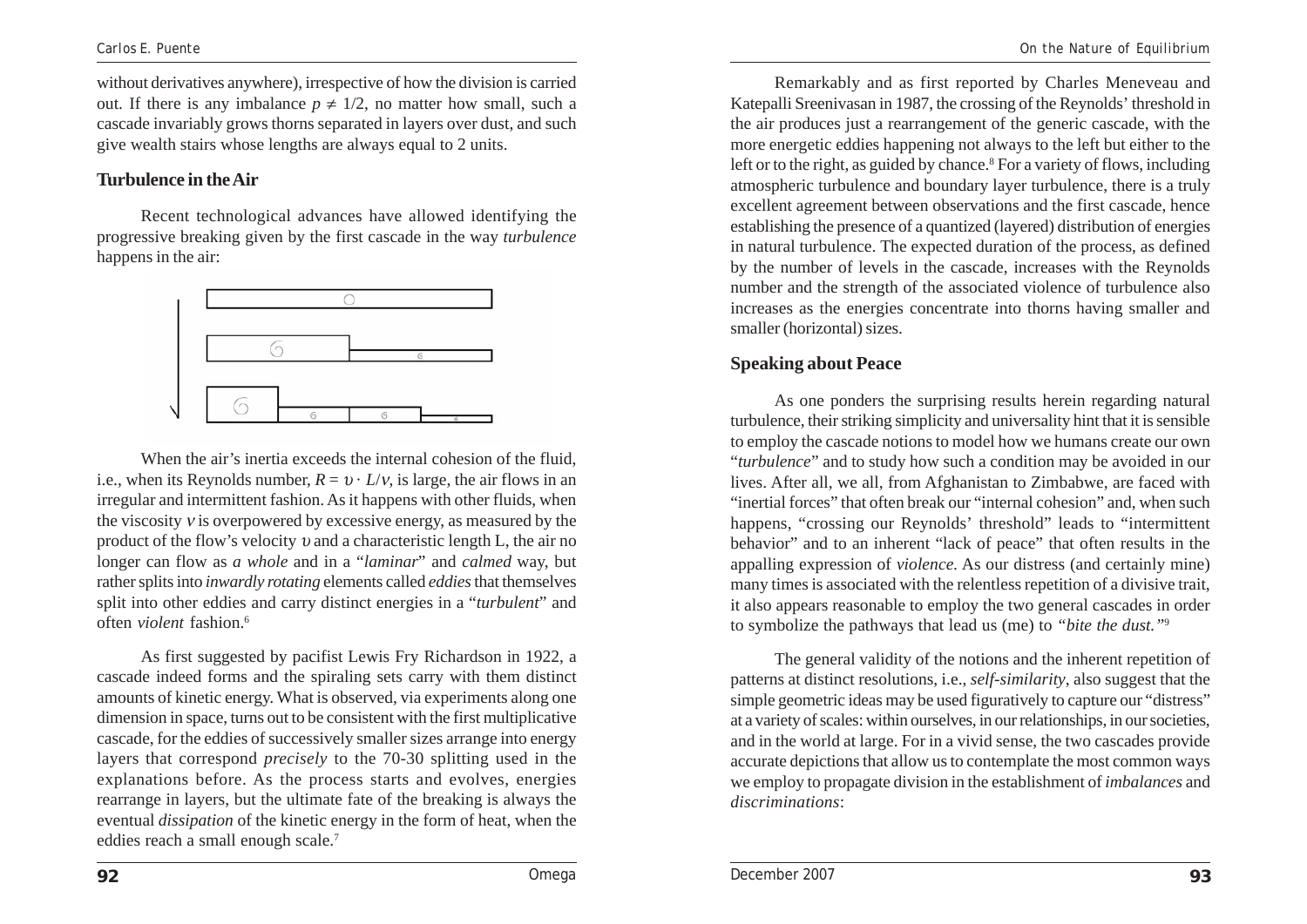

But in matters of *peace* and *love* there is an escape however. When the first game is played always by the *middle*, i.e., precisely when  $p = 1/2$ , and the second game is performed *without holes*, i.e., for  $h = 0$ at all levels, then there is no division whatsoever and the *wholeness* and *unity* of the original bar is maintained in a dynamic way:



In such an improbably perfect case, the wealth frontier simply gives a *straight* ramp having *minimal* length of √2 from top to bottom, for in such a case  $W(x)$  is simply x when x is between 0 and 1. In this case, landing in the "one-to-one line" does not keep a parachutist stuck on a plateau or a notch as with the devil's staircases before but rather sleds him or her to the bottom of the ramp, at the intersection of the axes defining the *origin*:



As may be appreciated, while the maintenance of *wholeness* yields a wealth function that travels through *the hypotenuse* of a triangle, the practice of a divisive game results in a jagged devilish stair that is eventually as long as the *legs* of the triangle. Based on these observations, there is only one case, only one truly *balanced* and *whole*, that may be used to properly define *equilibrium* and that corresponds to us not playing the divisive games at all.

The best state is simple and corresponds to the plain original bar on both games. Clearly, the serene keeping of low Reynolds numbers avoids the rush of modern life and its associated distress and, in the absence of violent thorns and deadly dust, allows us also to contemplate the sought condition of ultimate *peace*.

This desired and joyous condition turns out to be rather improbable, as we all know, and this fact may be fully appreciated via the cascades as follows. When the two divisive games are combined to produce additional cascades containing both imbalances *p* and holes *h* at the same level, other more exotic sets of thorns over dust and subsequent devil's staircases are produced. It then happens that equilibrium is only *one point* within a square of possibilities, for only at such a precise location the distance on the wealth frontier is  $\sqrt{2}$  from top to bottom while any place else it equals 2:



But the uniqueness of equilibrium is yet more striking, for the original bar may be split into more than two pieces and the cascade games may be played aided by *chance*, i.e., using variable imbalances and holes as the process is carried, and such a general mechanism, that no doubt captures even better the intrinsic variability of our own follies, would also result in *thorns* over *dust* and in *devil's staircases*.

#### **Talking about Politics**

In the spirit of the associations thus far, the cascade notions may also be used to vividly expose the inherent fallacies in the political systems that have governed the world, as follows. While the first game allows us to visualize the proliferation of economic imbalances present in capitalistic societies, the second game allows us to appreciate the increased fragmentation and isolation caused by totalitarian regimes: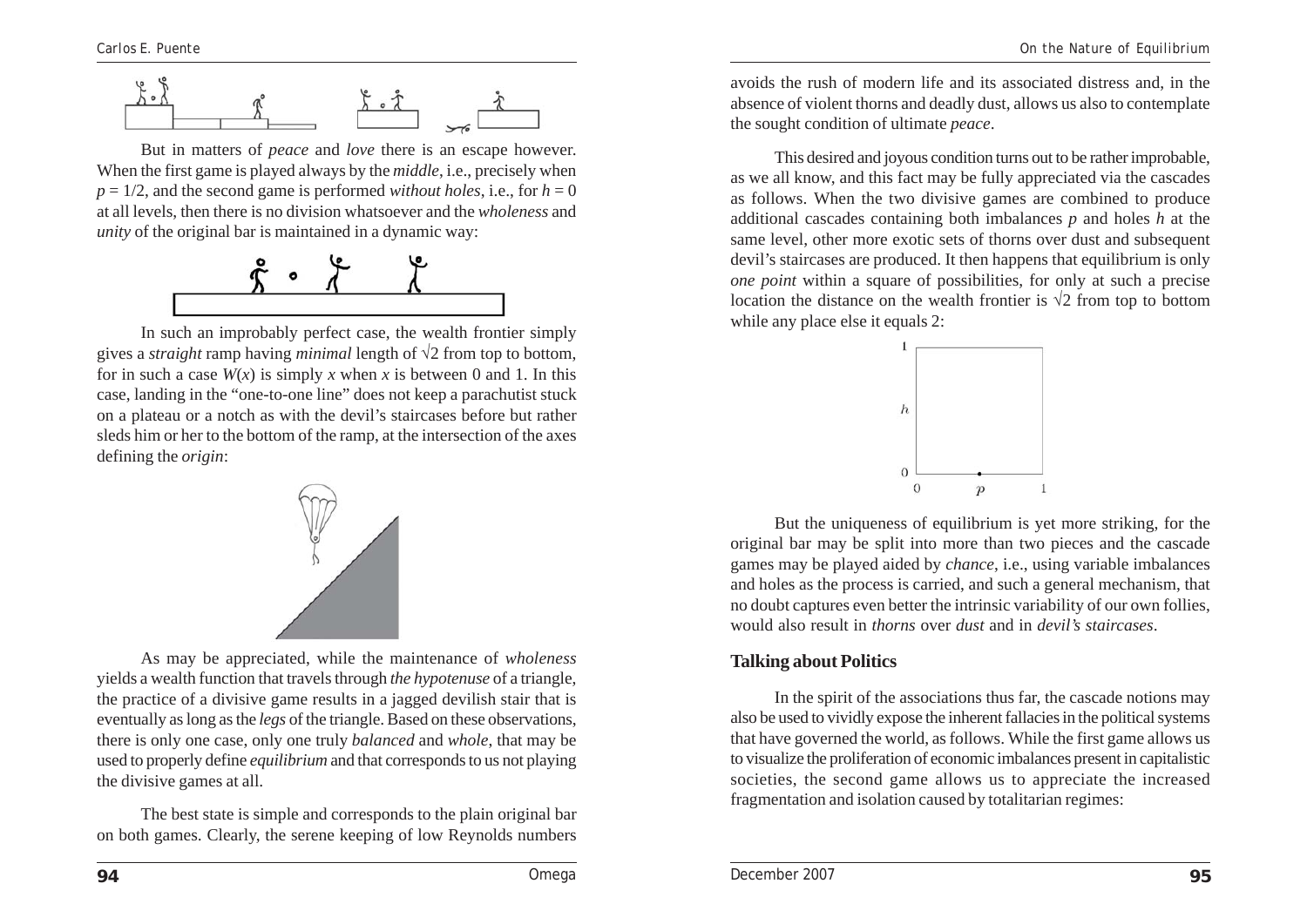

These associations may be corroborated not only from common sense but also from our recent history. On the one hand (even if on the right above!), the unexpected but rather predictable failure of "*equality by force*" due to the induced fear and mistrust citizens experience realizing that they may "end up in a gap," a generalized attitude that surely *dissipates* the loving energy of friendship that may truly sustain us as human beings. And on the other hand (even if on the left), the apparent triumph of the false dogma of "*the survival of the fittest*:"



which, despite multiple claims to the contrary, also grows *thorns* and *dust* via the implementation of dehumanized *competition* inspired by the implacable and selfish quest "to be number one."

The ideas herein turn out to have an unexpected validity beyond the merely metaphorical, for the *multifractal* object generated by the first cascade, for twenty levels and for  $p = 0.7$ , i.e., with exactly the same energy partitions from level to level as found in nature, closely matches the rather skewed distribution of wealth of the most powerful nation on earth. As may be readily verified, simple calculations via Pascal's triangle reveal a remarkably close fit of the wealth of the richest 5, 10, 20, and 40% in the *United States* as reported in 1998, that is, in order, 59 (57), 71 (70), 84 (84), and 95% (95) of the resources, with the cascade values given in parenthesis.<sup>10</sup>

Although the wealth of the richest 1% is underestimated by the simple cascade, 38% (30), these remarkably simple results help us visualize the dreadful consequences of establishing and further propagating imbalances and vividly invite us to reverse the trends in order to find true prosperity in the serene and truly humanized condition of *equilibrium*.

For even if experts, who typically use finite numbers to describe us, assure us that the practice of *globalization* shall bring *justice* and *well-being* to all, and especially to the 2/3 of humanity living under extreme poverty, $<sup>11</sup>$  and that there are better uneven wealth distributions</sup> than others, the universal *cascade* notions and its devilish stairs remind us of our historical *evil* and *greed* that point us to the only *point* of peace where "competing against one another" or "dismissing one another" may truly be replaced by "*loving one another*:"



#### **The Faithful Solution**

Division may indeed be defeated if we humans learn from the nature of turbulence and run all cascades in reverse in order to heal our "fractal" world:



This entails heeding the voice of prophets in their explicit calls to *rectification*, such as the rather geometric exhortations by John the Baptist: "I am the voice of one crying out in the desert, make *straight* the way of the Lord" (Jn 1:23, Hos 14:10) and "every valley shall be filled and every mountain and hill shall be made low; the *winding* roads shall be made *straight*, and the *rough* ways made *smooth*" (Lk 3:5, Is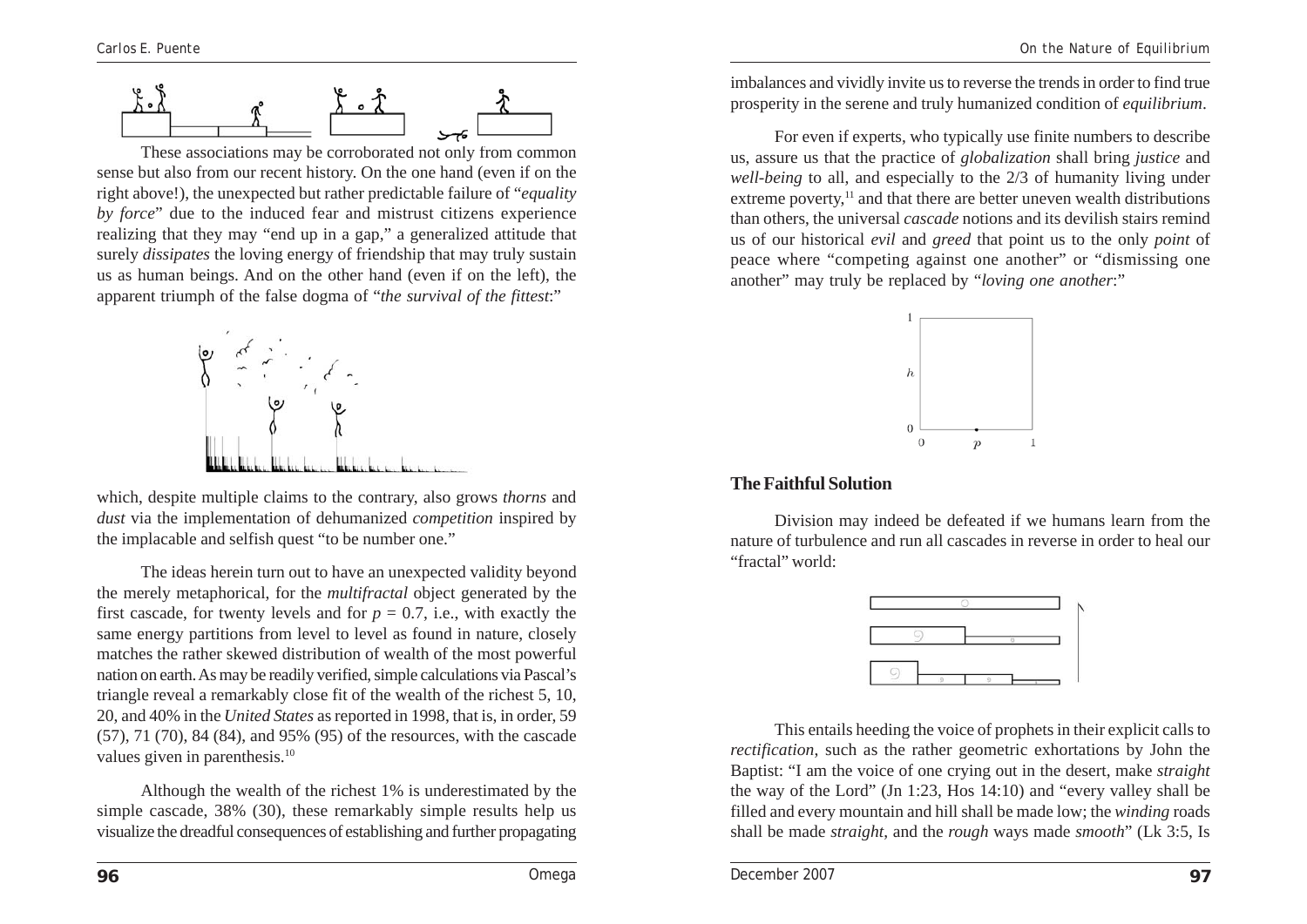40:4), that clearly points us away from the cascades yielding scattered thorns, dust and devil's staircases and into the *50-50 and no holes* condition and its associated *one-to-one ramp*. Running the natural cascade in reverse means to move away obediently from our transgressions and into the rectitude of *God's law*. It means listening to pleas of *repentance* (Mt 4:12) to ultimately arrive at the "*broad valley*" in which the glory of God is revealed to all mankind (Is 40:5), that is, to encounter Jesus Christ himself who, by never sinning, always maintained the "level ground" of the "original bar" properly symbolizing the law (2 Cor 5:21, Jer 31:9, Mt 5:17).

As hinted from the diagram above, the turbulence associated with sin and dust (Gen 3:19) disappears in the process of conversion. This is consistent with several ancient calls for us to be "calm" and to "trust" in God (e.g., Is 30:15), which point us away from the high Reynolds numbers of the divisive cascades in our lives. For, even if a bit of turbulence may be welcomed when it shapes our characters, it is best to avoid its ultimate consequences lowering the "velocity in our lives," diminishing our "characteristic lengths," and augmenting our "viscosities." For as described by Jesus himself in his explanation of the central parable of the sower, the daily *thorns* of anxiety and the lure of *riches* are the ones that choke the planted word of truth in us and the presence of such prevents us from being truly fruitful (Mt 13:22).

The uniqueness of equilibrium within the cascade notions help us appreciate that there is indeed only one solution that avoids distress, and that is, once again, Jesus Christ who appropriately defined himself as "*the way and the truth and the life*" (Jn 14:6). Notice how his words "Whoever is not with me is against me, and whoever does not *gather* with me *scatters*" (Mt 12:30) may be fully appreciated geometrically in the absence or presence of thorns and dust and how his exhortation "come to me, all you who labor and are burdened, and I will give you *rest*; take my yoke upon you and learn from me, for I am meek and humble of heart; and you will find *rest* for yourselves; for my yoke is *easy*, and my burden *light*" (Mt 11:28-30) may only be fully grasped in the simplicity of *equilibrium*. For there is no fear of punishment in walking the original bar (1 Jn 4:18), unlike what happens with the thorny cascades that lead to frightful steps that make us stumble (Sir 39:24).

The universal message of Jesus Christ turns out to be vividly present in the notions of modern science herein. Quite beautifully and besides the associations thus far, Jesus is also symbolized by the *radical* concept of the *root* and by the *shortest* and *simplest* straight line in the *hypotenuse*, which by its graphical equation,  $X = Y$ , represents him in the very geometry of the cross and him crucified on it! For only by parachuting into the straight ramp one may slide into the origin, in consonance with his words "no one comes to the Father except through me" (Jn 14:6).

#### **Our Evil World**

The divisive cascades may be used to portray graphically the dynamics of the works of the Devil, the one always *divisive* and *selfish*, for as Scripture explains: he has sinned from the beginning (1 Jn 3:8) and there is no truth in him at all (Jn 8:44). His appellatives *"the ruler of the power of the air"* (Eph 2:2), *"the evil spirits in the heavens"* (Eph 6:12), and *"the ruler of the world"* (Jn 12:31), further relate the "ancient serpent" (Rev 12:9) to turbulence in the air and to the spawning of *eddies* leading to *dissipation*, to the *violence* and *dust* present in the universe as discovered by modern astronomy, and to the ever present economic *Devil's staircases* that plague our world in contraposition to God's will (Lk 16:13).

In regards to the ever symbolic *dust* and *thorns*, it is pertinent to recall first the very explicit decrees of God right after the fall of Adam and Eve. To the deceiving serpent He said "*dirt* shall you eat all the days of your life" (Gn 3:14). And to Adam He decreed the famous *death* edict "you are *dirt*, and to *dirt* you shall return" (Gn 3:19), also commonly translated with *dirt* exchanged by *dust*, not before explaining that the land he would now toil outside of paradise would bring forth "*thorns* and *thistles*" (Gn 3:18).

The cascades not only may denote the Devil but also his followers, the so-called *wicked*. This fact is found on several citations that relate the sinner with turbulence. As an example and quite graphically, "the hope of the *wicked* is like *thistledown* borne on the *wind*, and like *fine*, *tempest-driven foam*, like *smoke scattered* by the *wind*" (Wis 5:14), and "the *arrogant* shall be like *fine dust*" (Is 29:5). For "all sinners will be destroyed" (Ps 37:38) and "they shall lick the *dust* like the serpent"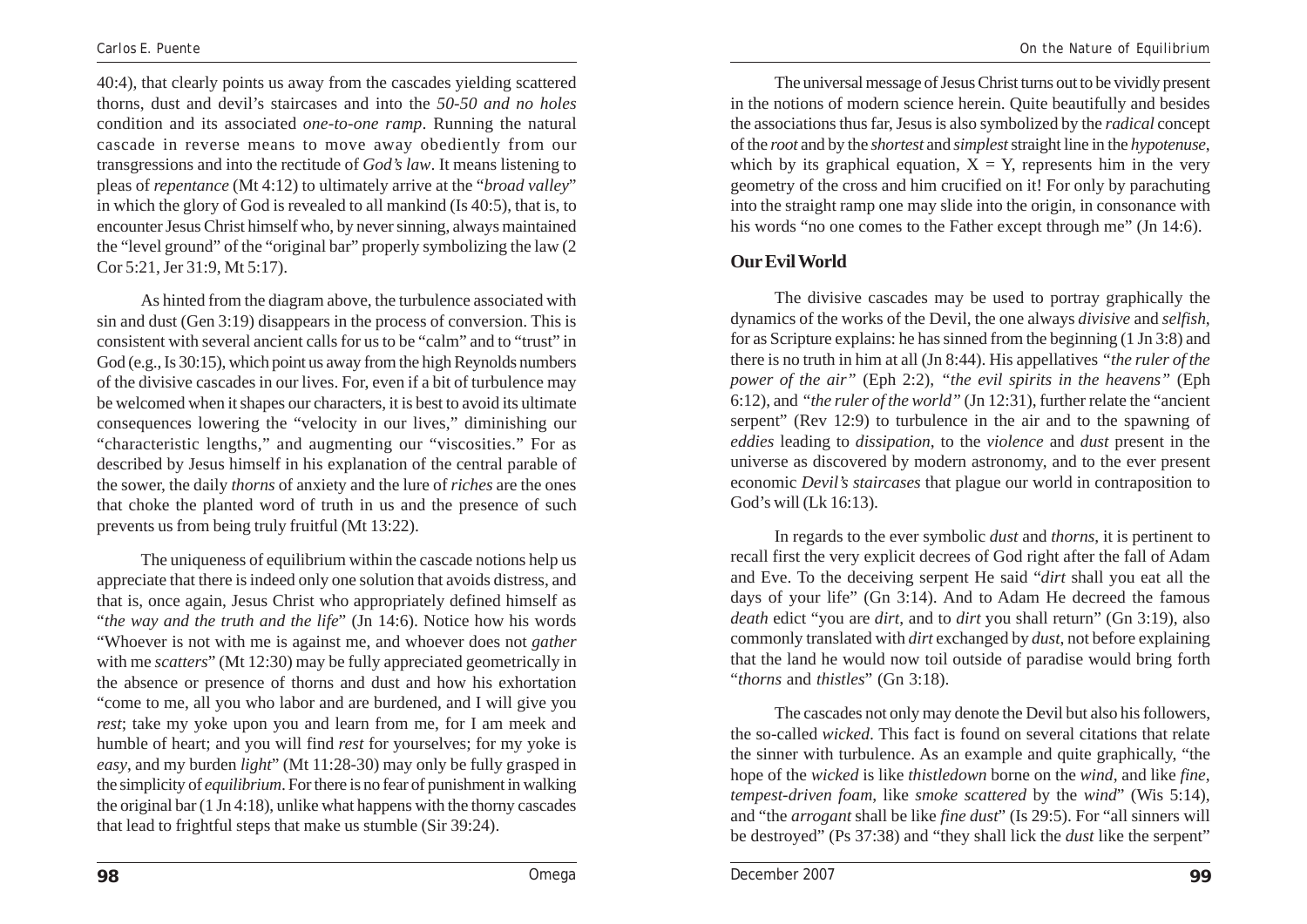(Mi 7:17), for "when they sow the *wind*, they shall reap the *whirlwind"* (Hos 8:7). Other turbulent and fractal traits in the wicked are also found in, "*pride* adorns them as a necklace, *violence* clothes them as a robe. Out of their stupidity comes sin, evil thoughts *flood* their hearts" (Ps 73:6-7) and in "Ah, all of them are *nothing*, their works are *nought*, their idols are *empty wind!"* (Is 41:29). As may be verified, turbulence is also a common punishment of the sinner by God. For instance, "then shall they know that I am the Lord, when I *disperse* them among the nations and *scatter* them over foreign lands" (Ez 12:15, Zec 7:11-14), as it happened to the people of Israel, when they disobeyed Him. This is also seen vividly in the edict, "a *third* of your people shall die of pestilence and perish of hunger within you; another *third* shall fall by the sword all around you; and a *third* I will *scatter* in every direction, and I will pursue them with the sword" (Ez 5:12), which evokes the original construction of Cantor dust.

In the progressive division of both cascades we may recognize *selfishness* and *greed* as the guiding principles. As natural eddies always run *inwardly*, always from *more* or *plus* to *less* or *minus* as on a destructive hurricane, in their directionality we may appreciate the famous and symbolic 666 assigned to the false *antichrist* to come (Rev 13:18):



This is because the shape of a natural eddy is a *negative* spiral given by the equation (in polar coordinates)  $r = e^{-\theta}$  that corresponds pictorially to such a number. In the spirit of these associations, we may also realize that the fraction  $2/3 = 0.666 \cdots$  (with 0 denoting equilibrium). ever present in the divisive cascades and curiously corresponding to the number of poor people on earth today, may be associated with the infinite deceit of the *devil* himself. But the devil is fully defeated as Jesus rebuked his scary *winds* into immediate *calmness* (Mk 4:39), resurrected as predicted from the *dust* of death (Mk 16:6) and shall ultimately kill him when He comes (2 Thes 2:8), even if, in a archetypical fashion for us all,

the apostle Peter denied Jesus precisely *three* times before the cock crowed *twice* (Mk 14:66-72).

#### **Our Ultimate Unity**

The notorious difference between  $\sqrt{2}$  and 2 may be used to further illustrate the goodness of *forgiveness*. For "as far as the east is from the west, so far have our sins been removed from us" (Ps 103:12). Reconciliation with God is hence an exceedingly valuable *sacrament*, for "if we acknowledge our sins, He is faithful and just and will forgive our sins and cleanse us from every wrongdoing" (1 Jn 1:9), as also expressed in "*The Lord's Prayer*" (Mt 6:9-15).

The difference between the shortest path and the others also permit us to appreciate the subtleties of sin and the beauty of God's plan of salvation for us. For the inefficiencies in cascades, and especially by combining them, help us value Jesus' words: "why do you notice the splinter in your brother's eye, but do not perceive the wooden beam in your own eye?" (Mt 7:3), that fully corroborate his famous maxim "it is easier for a camel to pass through the eye of a needle than for one who is rich to enter the kingdom of God" (Mt 19:24):



For *uniformity* and *wholeness* are attained only by *obeying* God's plan to the positive cross(Phil 2:8), forgiving those who offend us seventy times seven times as consistently allegorized in the second level of the natural cascade (Mt 18:22), and fully surrendering ourselves to obey God's plan at low Reynolds numbers in order to find *the point* that leaves out the *hypocrisy* that prevents us from truly helping one another (Mt 7:4-5, Jas 2:10).

The *uniform* condition through its dynamic *constancy* allows us also to visualize and value *unity*, within ourselves, in our interpersonal relations, in our societies, countries, and the world at large. In this context,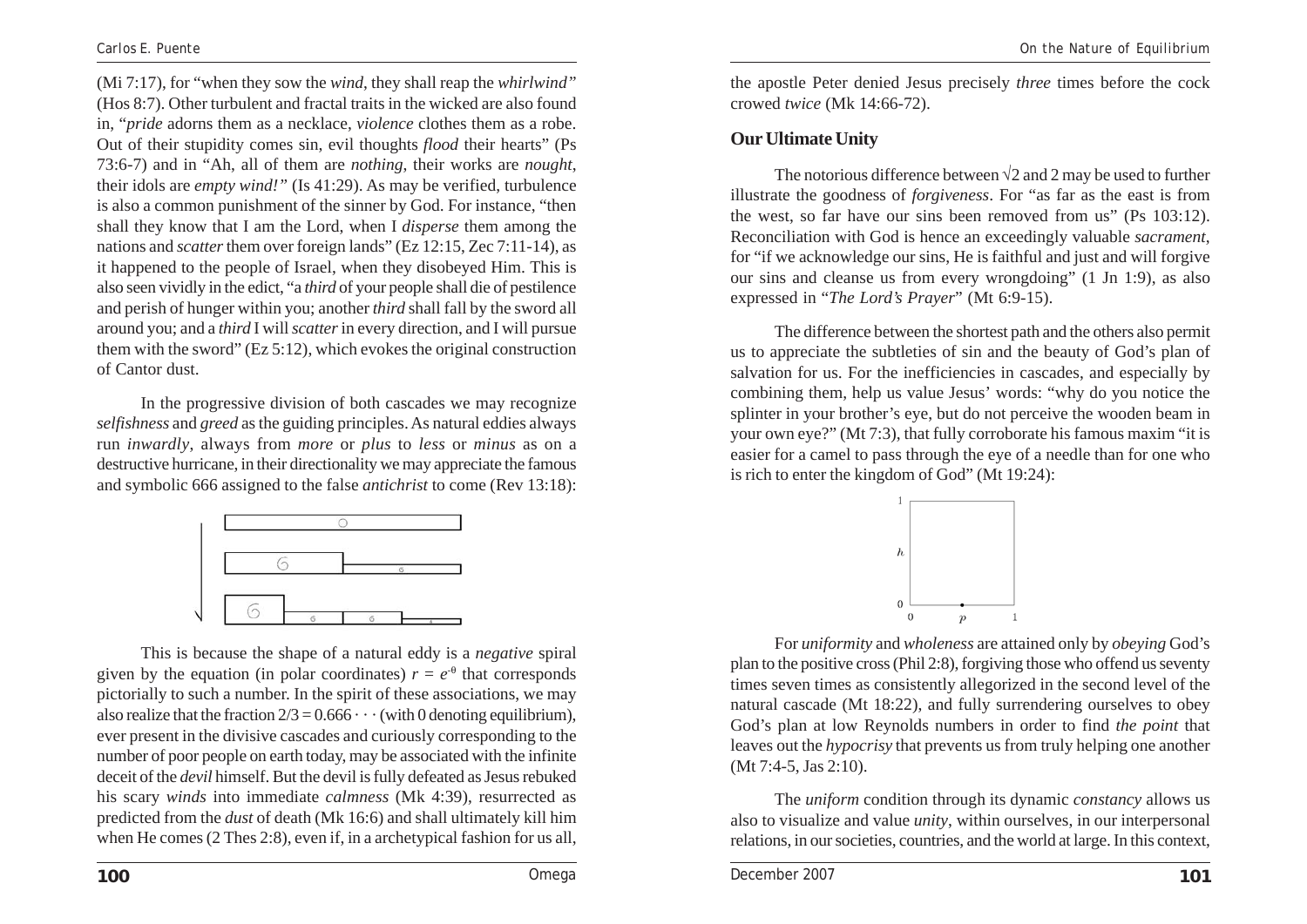the original bar denotes united societies, *"aligned"* with God's plan, while, as explained earlier, dusty cascades represent societies based on imperfect human systems, Devil's staircases that generate *emptiness* with their maximizing of personal profit or with their forced and false equalities. Clearly, *unity* is essential in the teachings of Jesus Christ, for in particular He said "I pray not only for them, but also for those who will believe in me through their word, so that they may all be *one*, as you, Father, are in me and I in you" (Jn 17:20-21). Such a lovely condition is found on several other passages that include welcoming one another as Christ welcomed us (Rom 15:7) and rejoicing with those who rejoice and weeping with those who weep (Rom 12:15). For in fact, as the psalmist exclaims, "how good it is, how pleasant, where the people dwell *as one!"* (Ps 133:1).

This desired state is also reflected in Jesus' famous words about marriage, when He succinctly explained, "they are no longer two, but *one"* (Mt 19:6), surely in them being "covered" by a common *root* as in √2, and also in the elusive *unity* of the *Church* as explained by the apostle Paul, "for as in *one* body we have many parts, and all the parts do not have the same function, so we, though many, are *one* body in Christ and individually parts of *one* another" (Rom 12:4-5, 2 Cor 8:8- 15). These last citations suggest a *geometric* rather than an arithmetic relation for both *marriage* and the *Church*: " $1 = 1 + 1$ " and " $1 = 1+1+$ . . .+1," that reflect, in the latter case, Jesus' prophetic words about the ultimate marriage with Him when He says, "there will be only *one* flock, *one* shepherd" (Jn 10:16).

As depicted graphically in the diagrams in this work, only in the *uniform* condition and its associated *hypotenuse* we may find the proper *radical* state that yields *unity*. This leads us, by repairing the breach (Is 58:12), to the *positive "spiral of love*," i.e.,  $r = e^{i\theta}$ , (with a positive internal derivative rather than a negative one) and to the simple and eloquent equation  $1 = 0.999 \cdots$  that depicts the attaining of *unity* in the admission and practice of *love*, as epitomized, once again for us all, by the three times the apostle Peter acknowledged Jesus after his resurrection (Jn 21:15-17):



For Jesus' disciples are to be recognized by their *love* for one another (Jn 13:35), and this unnatural condition always travels from *minus* to *plus*, i.e., to the *cross*, and grows in us by the practices of *humility* and of *service* to one another (e.g., Phi 2:3, Rom 12:3, Mt 20:26, Mk 9:35).

Quite accurately given the ultimate dissipation in natural cascades, there is *darkness* between our selfish postures and our loving ones, as there was, quite infallibly, a prescribed eclipse of the sun between the 6th and the 9th hour when Jesus, the Lord, was crucified for us (Mk 15:33-37) and crowned by our many *thorns* (Mk 15:17). Unwinding the Yin and Yang symbol while recognizing not a false balance between good and evil but the triumph of love via Jesus' resurrection, we may arrive at the following poetic summary for this work: $12$ 

#### **609**

**Six, zero, nine, a dear song numbers unfolding daylong, six, zero, nine, a clean gong symbols inviting us to love.**

From six to six revolving inwards, from six to six I went downwards.

From six to six dividing selfishly, from six to six lying endlessly.

From six to six trying to be a rose, from six to six being only a nasty thorn.

From six to zero I tapered my speed, from six to zero the tempest did not lead.

From six to zero I no longer postponed, from six to zero I finally atoned.

From six to zero I experienced peace, from six to zero my loneliness ceased.

**102** *Omega December 2007* **103**